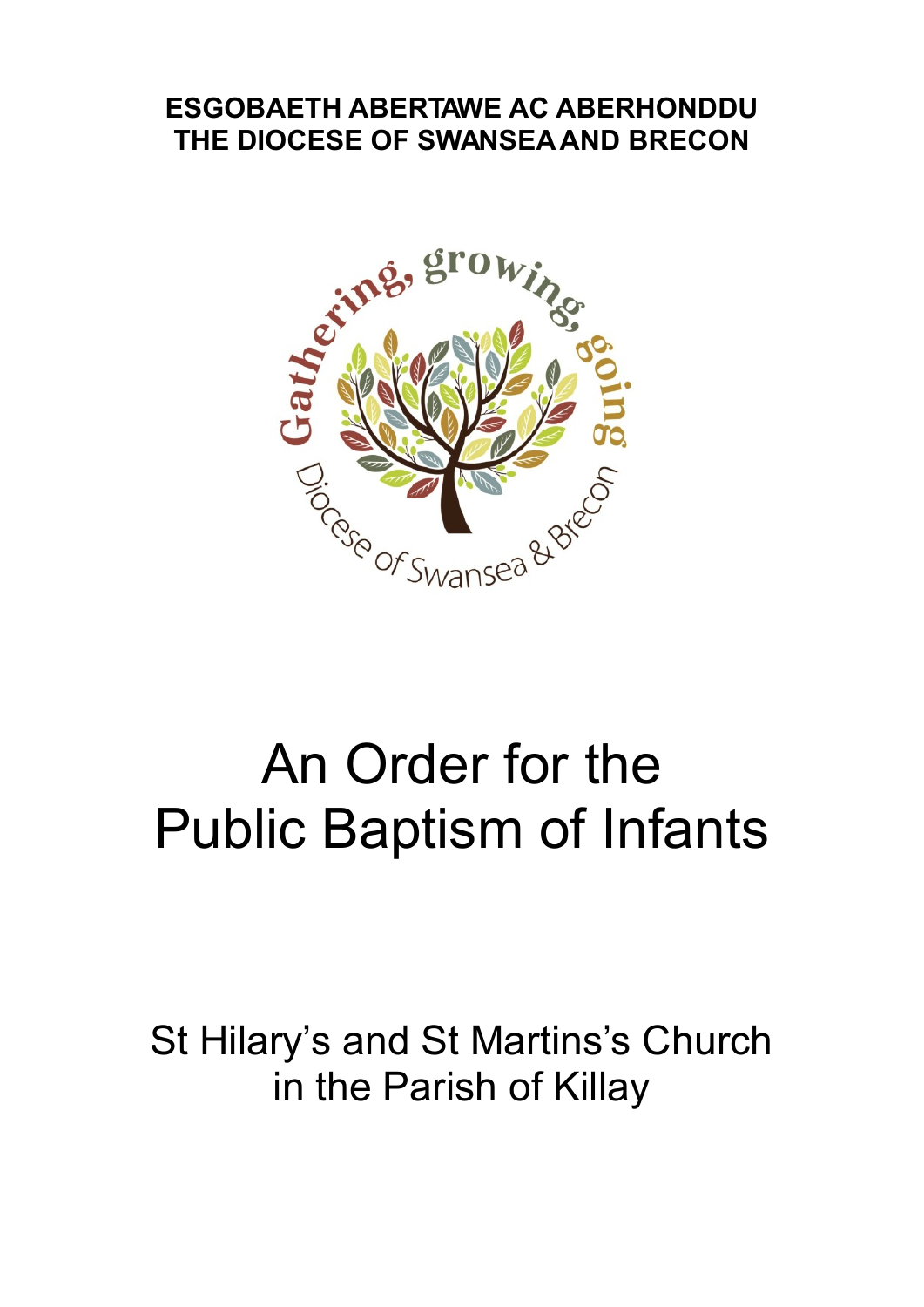# **1. THE GATHERING**

*The minister welcomes the family and speaks to them of the special joy of this occasion.*

In the Name of the Father, and of the Son, and of the Holy Spirit. **Amen.**

Grace and peace be with you **and keep you in the love of Christ.**

*Or, in Eastertide*

Alleluia! Christ is risen. **He is risen indeed. Alleluia!**

*The minister may introduce the service with the following.*

Our Lord Jesus Christ commanded, 'Go and make disciples of all nations, baptizing them in the Name of the Father, and of the Son, and of the Holy Spirit.'

#### **Thanks be to God.**

*The minister then addresses the parents* What do you ask of the Church of God? **We ask that this child may be baptized.**

What name have you given your child? *The parents tell the minister the child's name.*

#### *The minister continues*

The baptism of its new members is an occasion of great joy for the Christian Church. By water and the Spirit, we are reborn as God's children, and are made followers of Christ, members of his body, the Church, and inheritors of the kingdom of heaven. Will you accept these things for *N*?

#### **We will.**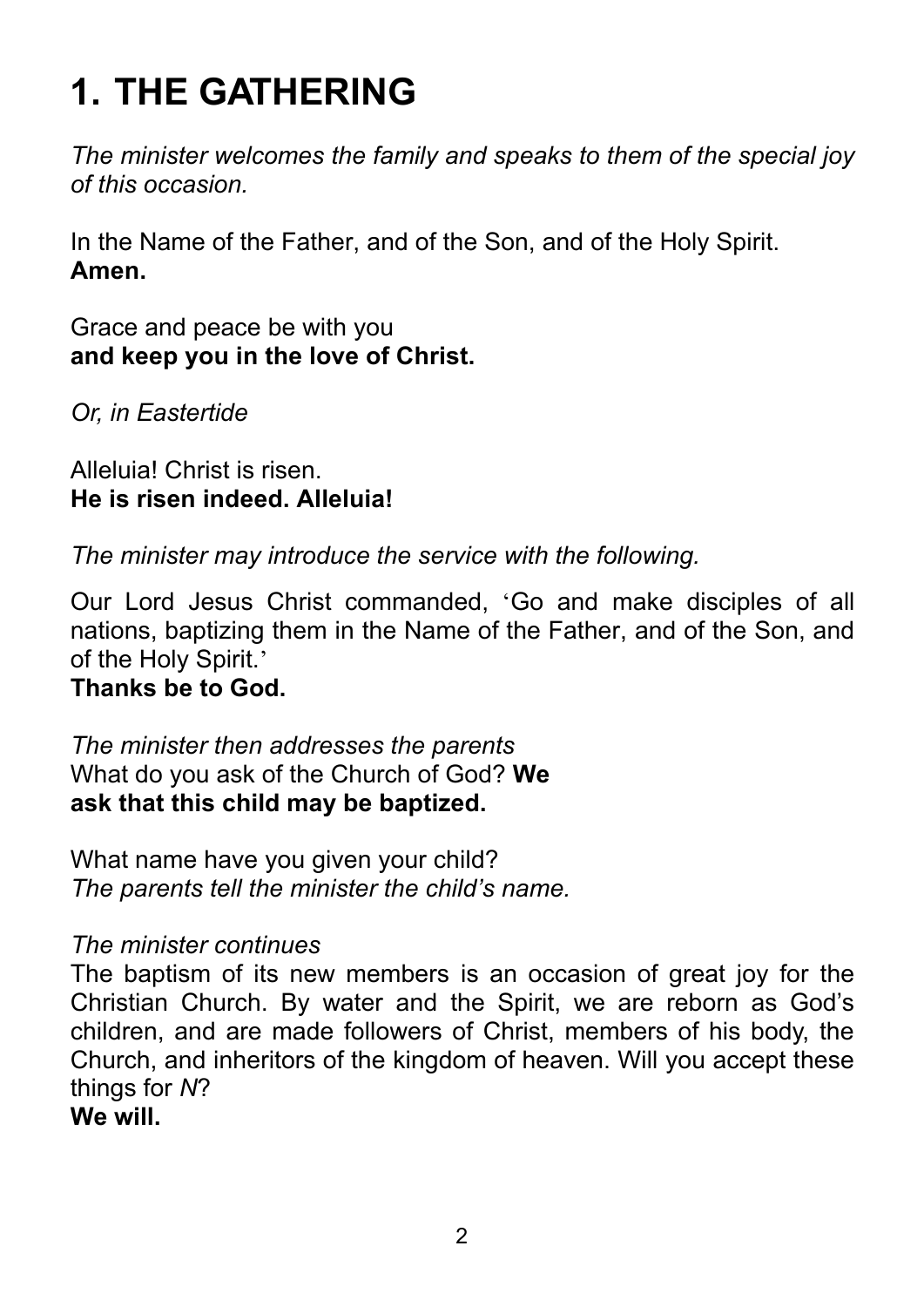In asking for *N* to be baptized, you are accepting the responsibility of bringing *him/her* up as a Christian. In caring for *him/her,* will you help *him/her* to keep God's commandments by loving God and neighbour as Christ has taught us? Will you pray for *him/her*, and draw *him/her* by your own example into the community of faith? **With the help of God, we will.**

*The minister addresses the godparents* Will you support and help *N's* parents in doing these things? **With the help of God, we will.**

*The minister addresses the whole congregation* Will you welcome *N* and do your best to uphold *him/her* in *his/her* life in Christ?

**With the help of God, we will.**

*The following Collect may be used:*

Heavenly Father, by the power of your Holy Spirit you give to your faithful people new life in the water of baptism: guide and strengthen us by the same Spirit, that we who are born again may serve you in faith and love and grow into the full stature of your Son Jesus Christ, who is alive and reigns with you and the Holy Spirit, one God, now and for ever. **Amen.**

## **2. THE PROCLAMATION OF THE WORD**

*A short reading may be used.*

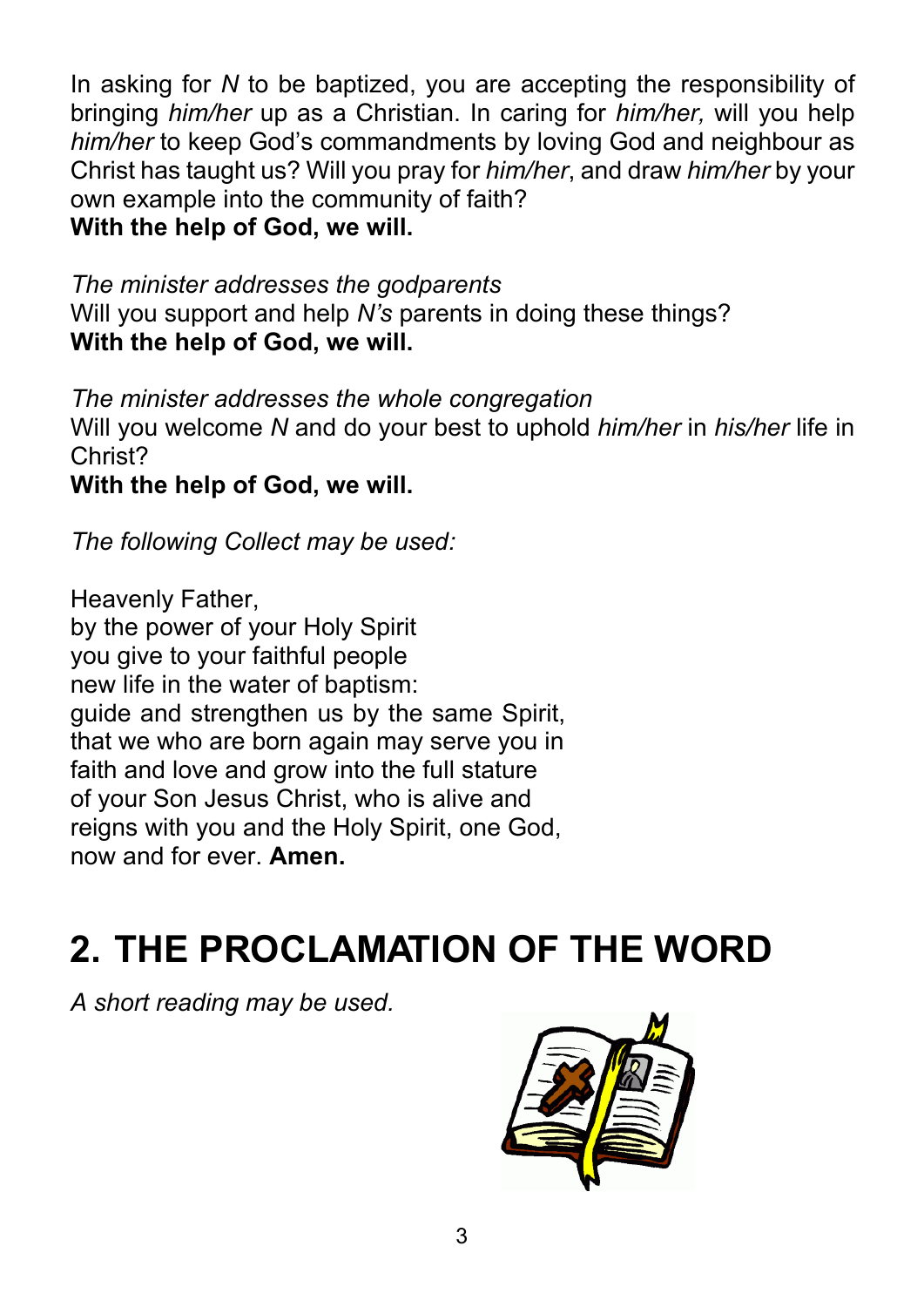# **3. The Liturgy of Baptism**

#### **The Decision**

*The minister addresses the parents and godparents* You have declared your wish for *N* to be baptized. We therefore now invite you to respond to Christ's call.

Do you turn to Christ? **I turn to Christ.**

Do you repent of your sins? **I repent of my sins.**

Do you renounce evil? **I renounce evil.**

Almighty Father, you sent your Son into the world to destroy the powers of darkness. Hear our prayer for *these children*: deliver *them* from evil, give *them* light and joy and fill *them* with your Holy Spirit, through Jesus Christ our Lord. **Amen.**

*If the oil of catechumens is used, each child who is to be baptized may be anointed with it either at this point or while being signed with the cross.*

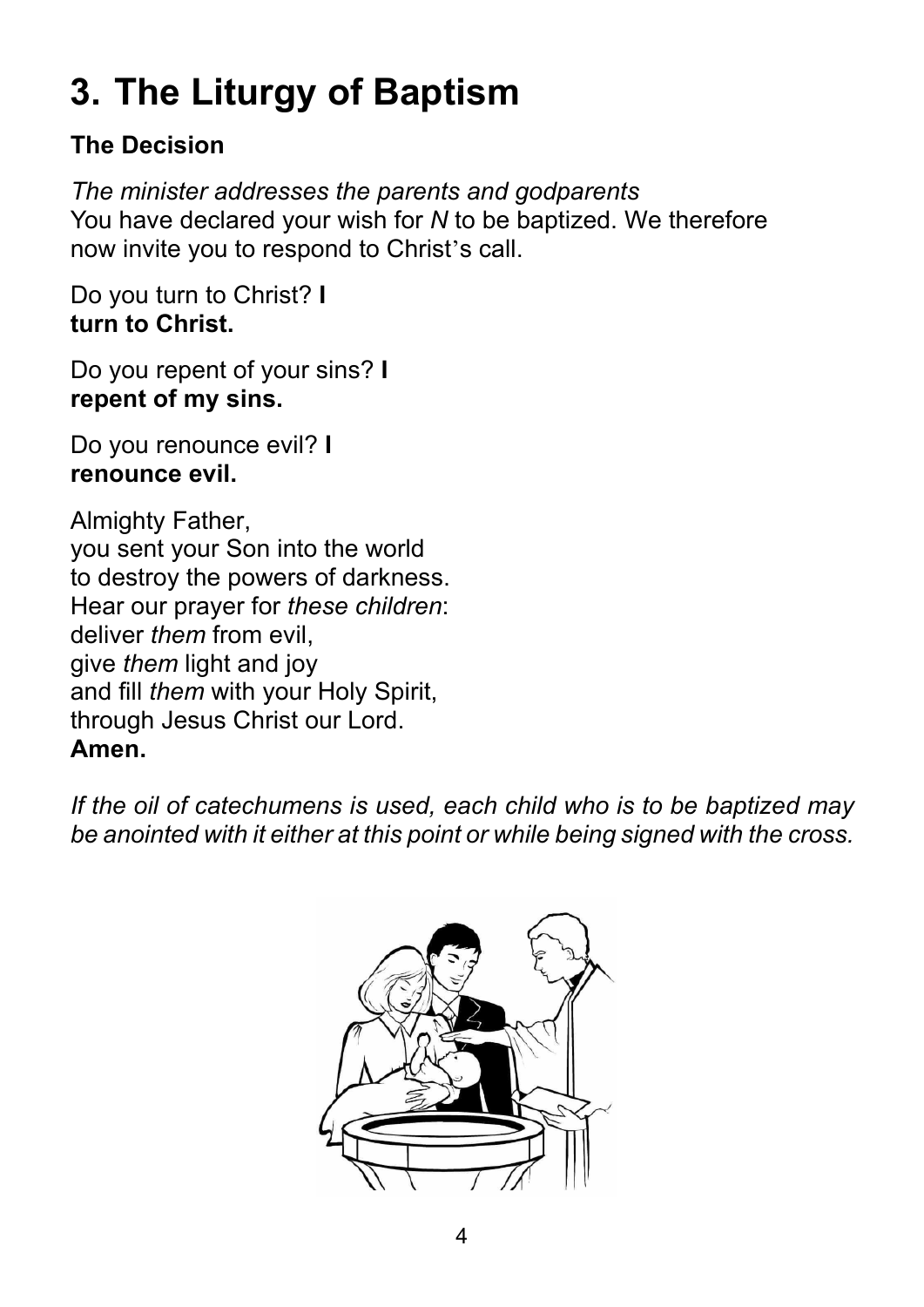### **4. The Signing with the Cross**

#### *The minister continues*

By his cross and precious blood, our Lord Jesus Christ has redeemed the world. He has told us that, if any want to become his followers, they must deny themselves, take up their cross and follow him day by day.

*The sign of the cross is made on the forehead of each child who is to be baptized.*

*N*. I sign you with the sign of the cross and claim you for our Saviour Jesus Christ.

*When all the children to be baptized have been signed with the cross, the minister continues:*

Never be ashamed to confess the faith of Christ crucified.

*All* **Fight valiantly against sin, the world and the devil, and remain faithful to Christ to the end of your life. Amen.**

#### **5. The Profession of Faith**

*At the font, the minister addresses the parents and godparents:*

We invite you now to profess the Christian faith.

Do you believe in God the Father, the Creator of all? **I believe and trust in God the Father.**

Do you believe in his Son Jesus Christ, the Saviour of the world? **I believe and trust in God the Son.**

Do you believe in the Holy Spirit, the Lord, the Giver of life? **I believe and trust in God the Holy Spirit.**

*The minister addresses the congregation* This is the faith of the Church. **This is our faith. We believe and trust in one God, Father, Son and Holy Spirit.**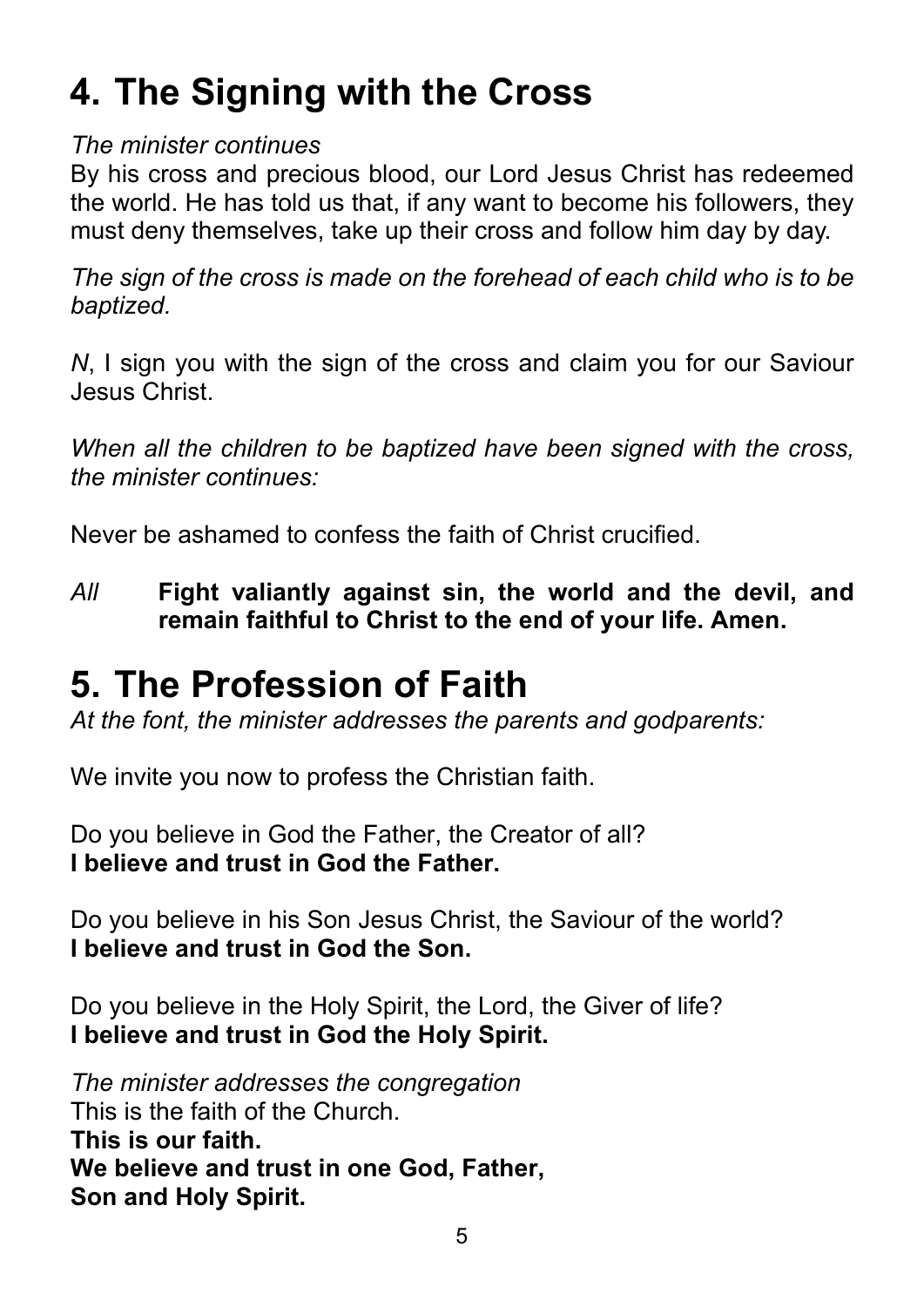#### **6. The Blessing of the Baptismal Water**

Praise God who made heaven and earth: **who keeps his promise for ever.**

Heavenly Father, we thank you for your love in creation and for the gift of water to sustain, cleanse and refresh all living creatures.

We thank you for the covenant you made with your people of old: you led them through the sea from slavery to freedom.

We thank you that, in the waters of the Jordan, your Son Jesus was baptized by John and anointed with the Holy Spirit. By his death on the cross and his resurrection, he has brought us forgiveness and set us free.

We thank you that in the waters of baptism you cleanse us from sin, renew us by your Spirit and raise us to new life.

Sanctify this water so that your children who are washed in it may be made one with Christ. In fulfillment of your promise, anoint them with your Holy Spirit, bring them to new birth in the family of your Church and give them a share in your kingdom: through Jesus Christ our Lord whom, by the power of the Spirit, you raised to live with you for ever and ever. **Amen.**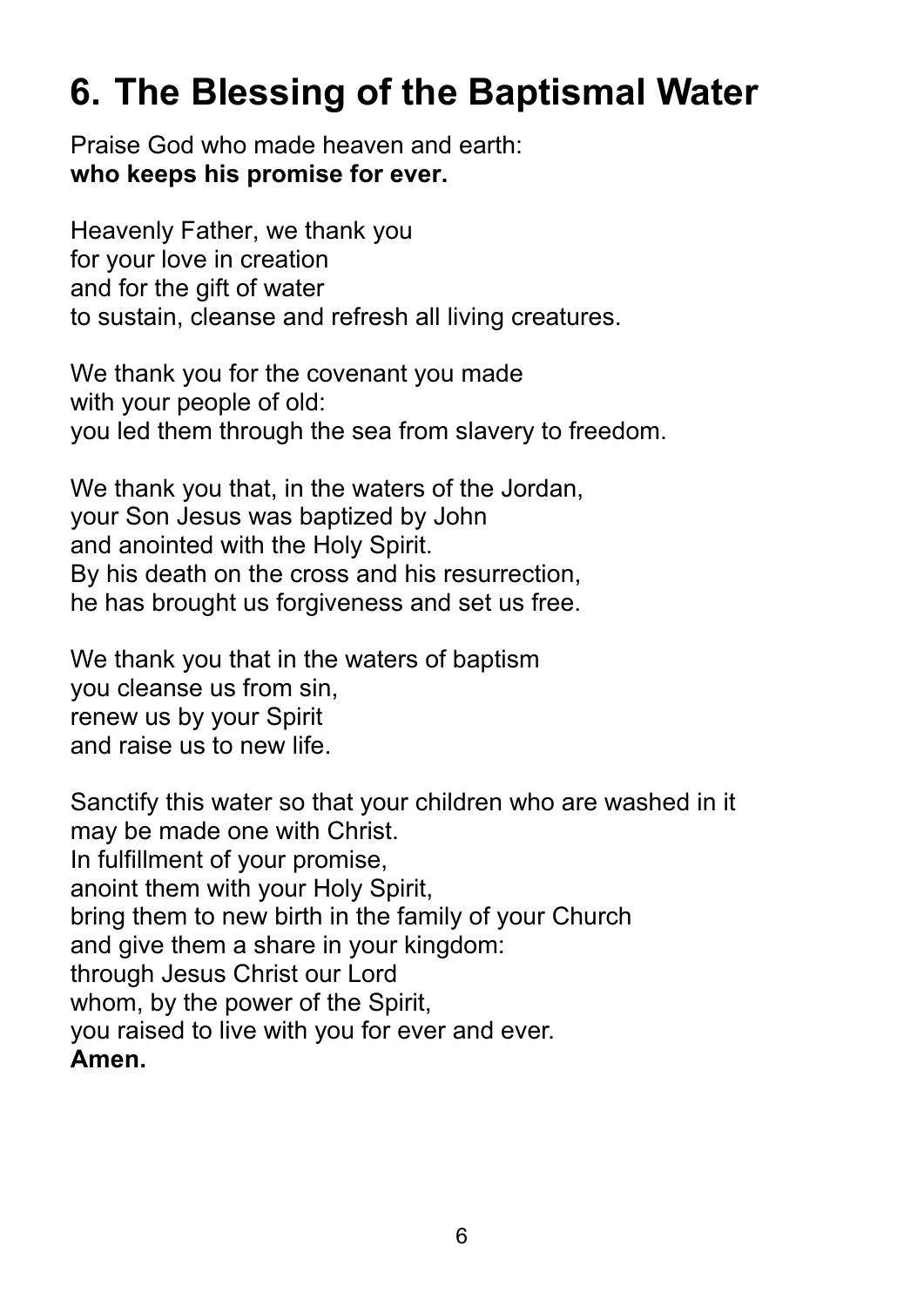## **7. The Baptism**

*The minister baptizes each child, saying:*

*N*, I baptize you in the Name of the Father, and of the Son, and of the Holy Spirit. **Amen.**

*The minister may anoint each child on the crown of the head with chrism, saying:*

May God, who has received you by baptism into his Church, pour upon you the riches of his grace. As Christ was anointed priest, prophet and king, may you daily be conformed to his image. **Amen.**

### **8. The Giving of the Light**

*The minister or a member of the congregation may give a lighted candle to each of the newly baptized.*

You have received the light of Christ; walk in this light all the days of your life. **Shine as a light in the world to the glory of God the Father.**

### **9. The Peace**

*An appropriate sentence of Scripture may be read.* The peace of the Lord be with you always. **And also with you.**

A sign of peace may be exchanged.